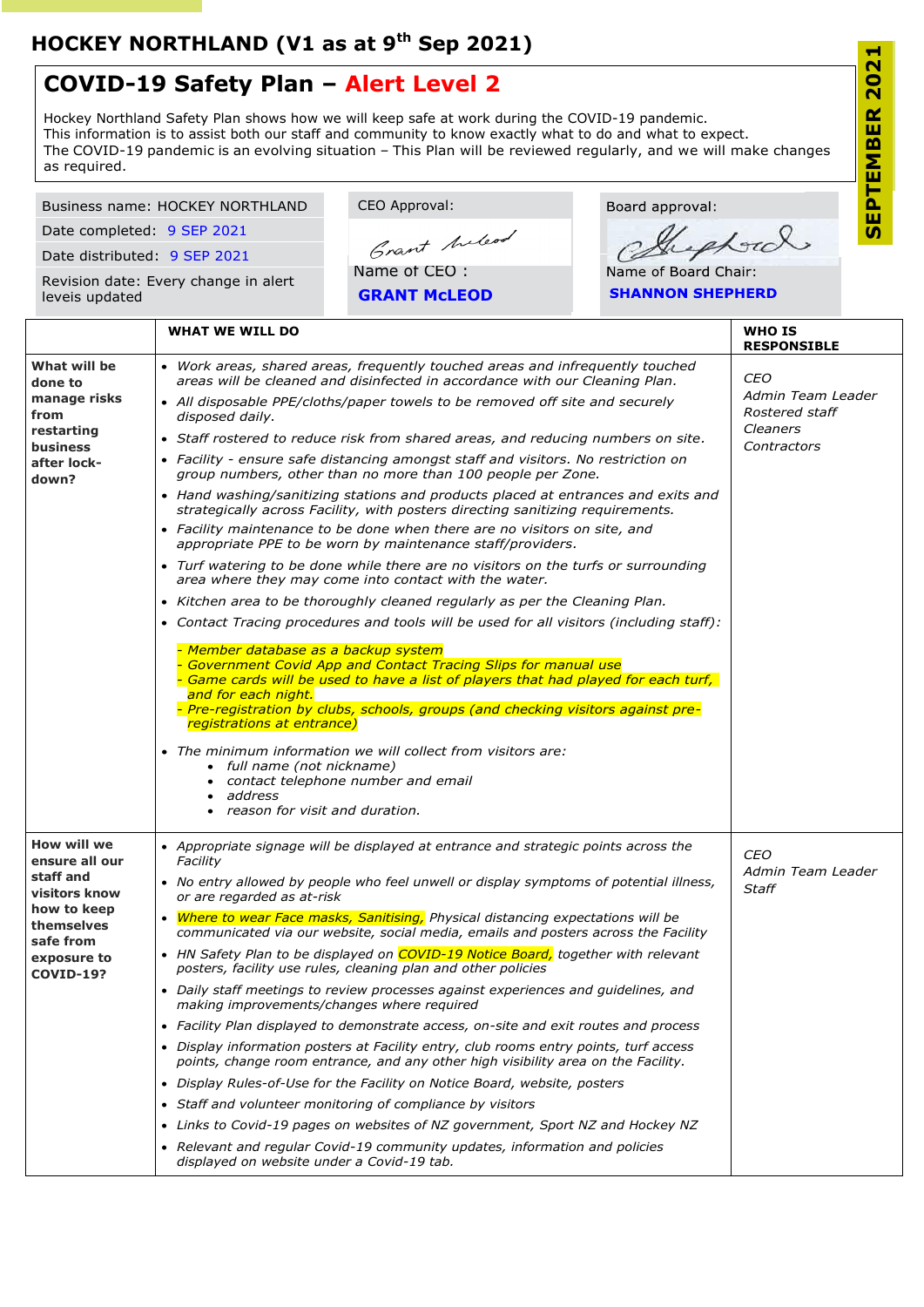| <b>How will we</b><br>gather<br>information<br>on the<br>wellness of<br>our staff and<br>visitors to<br>ensure<br>they are safe?       | • Staff or visitors experiencing or displaying symptoms consistent with Covid-19 will not<br>be allowed to enter of be at the Facility until cleared by a medical practitioner<br>(symptoms include a new or worsening cough; a high temperature (at least 38°C);<br>shortness of breath; sore throat; sneezing and runny nose; temporary loss of smell).<br>• All staff to self-check for potential symptoms before entry to the Facility, and advise<br>the CEO immediately if they are unwell or experience potential symptoms.<br>• Staff may be allowed to work from home where possible, and take leave.<br>• No staff or visitor who have experienced or displayed symptoms, or who was<br>diagnosed as a confirmed or probable Covid-19 case, will be allowed in the Facility<br>without prior authorized medical clearance.<br>• Regular communication with clubs, schools, participants, officials, visitors regarding<br>wellness processes and changes to this Safety Plan.<br>• Contact tracing information to be kept in an easily accessible form, and in relation to<br>all visitors to the Facility, as required.                                                                                                                                                                                                                                                                                                                                                                                                                                                                                                                                                                                                                                                                                                                                                                                                                                                                                                                                                                                                     | <b>CEO</b><br><b>Staff</b>                                               |
|----------------------------------------------------------------------------------------------------------------------------------------|----------------------------------------------------------------------------------------------------------------------------------------------------------------------------------------------------------------------------------------------------------------------------------------------------------------------------------------------------------------------------------------------------------------------------------------------------------------------------------------------------------------------------------------------------------------------------------------------------------------------------------------------------------------------------------------------------------------------------------------------------------------------------------------------------------------------------------------------------------------------------------------------------------------------------------------------------------------------------------------------------------------------------------------------------------------------------------------------------------------------------------------------------------------------------------------------------------------------------------------------------------------------------------------------------------------------------------------------------------------------------------------------------------------------------------------------------------------------------------------------------------------------------------------------------------------------------------------------------------------------------------------------------------------------------------------------------------------------------------------------------------------------------------------------------------------------------------------------------------------------------------------------------------------------------------------------------------------------------------------------------------------------------------------------------------------------------------------------------------------------------------------|--------------------------------------------------------------------------|
| <b>How will we</b><br>operate our<br>business in a<br>way that<br>keeps staff<br>and visitors<br>safe from<br>exposure<br>to COVID-19? | • We will review guidance on the Ministry of Health website and to be sure we are cleaning<br>surfaces the right way with the right disinfectant or PPE supplies.<br>• Review staff required in office at various times throughout week and roster staff to<br>work safely in predetermined zones and as needed on site. Limit the use of volunteers<br>or unnecessary attendees to the Facility.<br>• Follow NZ government, Sport NZ and Hockey NZ guidelines for safe operations during<br>Level 2.<br>• Publish procedures/rules for each programme/training<br>session/event/competition/meeting/maintenance/other attendance on our website and<br>by means of posters across the Facility<br>• Communication on our website, Notice Board and through information posters of<br>Health & Safety plans and procedures for our services including but not limited to:<br>- Safe distancing<br>- Personal Hygiene<br>- Contact tracing<br>- Face masks<br>- Facilities available<br>• Communication through posters, website, Facebook, email to all our community on<br>updates, changes in processes and information relevant to visiting the Facility.<br>• Support staff experiencing or displaying possible Covid-19 symptoms with advice,<br>wellness provider access and information.<br>• Display Facility plans with a guide to where hygiene stations are / entry and exit points<br>/ PPE Equipment / restricted areas.<br>• Have appropriate PPE and sanitizing equipment for staff to use as required.<br>• Physical meetings onsite are permitted, and to be conducted in open area where safe<br>distancing can be applied, rather than in small offices. Where possible, meetings to be<br>conducted via a virtual meeting platform.<br>• Adhere to cleaning practices set out in the Cleaning Plan.<br>• Communicate requirement for 2m distancing in outside area on Facility, and at least<br>1m inside the building.<br>• All activity no interaction/changes between groups while on the Facility.<br>• Install barriers to block off areas not to be used, and to direct entry and exit to<br>separate Zones. | <b>CEO</b><br>Admin Team Leader<br>Caretaker<br><b>Staff</b><br>Cleaners |
| <b>How will we</b>                                                                                                                     | • Isolation of person to a specified Seminar Room                                                                                                                                                                                                                                                                                                                                                                                                                                                                                                                                                                                                                                                                                                                                                                                                                                                                                                                                                                                                                                                                                                                                                                                                                                                                                                                                                                                                                                                                                                                                                                                                                                                                                                                                                                                                                                                                                                                                                                                                                                                                                      |                                                                          |

**manage an exposure or suspected exposure to COVID-19?**

- *Arrange safe transport home immediately and provide all workers with advice on contacting GP and/or Healthline. Contact numbers and website links will be placed on information posters on the Notice Board and posters.*
- *Gather all contact tracing information for Ministry of Health*
- *Immediately following an exposure or suspected exposure, the Facility will be closed and cleaned and disinfected in line with instructions and guidelines from a public health unit.*
- *Staff or visitors with respiratory symptoms who have tested negative for COVID 19 are able to stay home until they've been symptom-free for 24 hours.*
- *If a staff member or visitor has tested positive, wait to be contacted by a public health unit, provide clear information regarding the person's contacts at the Facility, and follow the public health unit's advice and instructions.*
- *Keep in contact with unwell staff/visitors and track their progress.*
- *Keep all "contact tracing slips" for 60 days. All other collection of data will be obtained from the Government Covid application. All information is confidential and cannot be sign by any other parties with the exception of Hockey Northland staff.*

*CEO*

*Admin Team Leader*